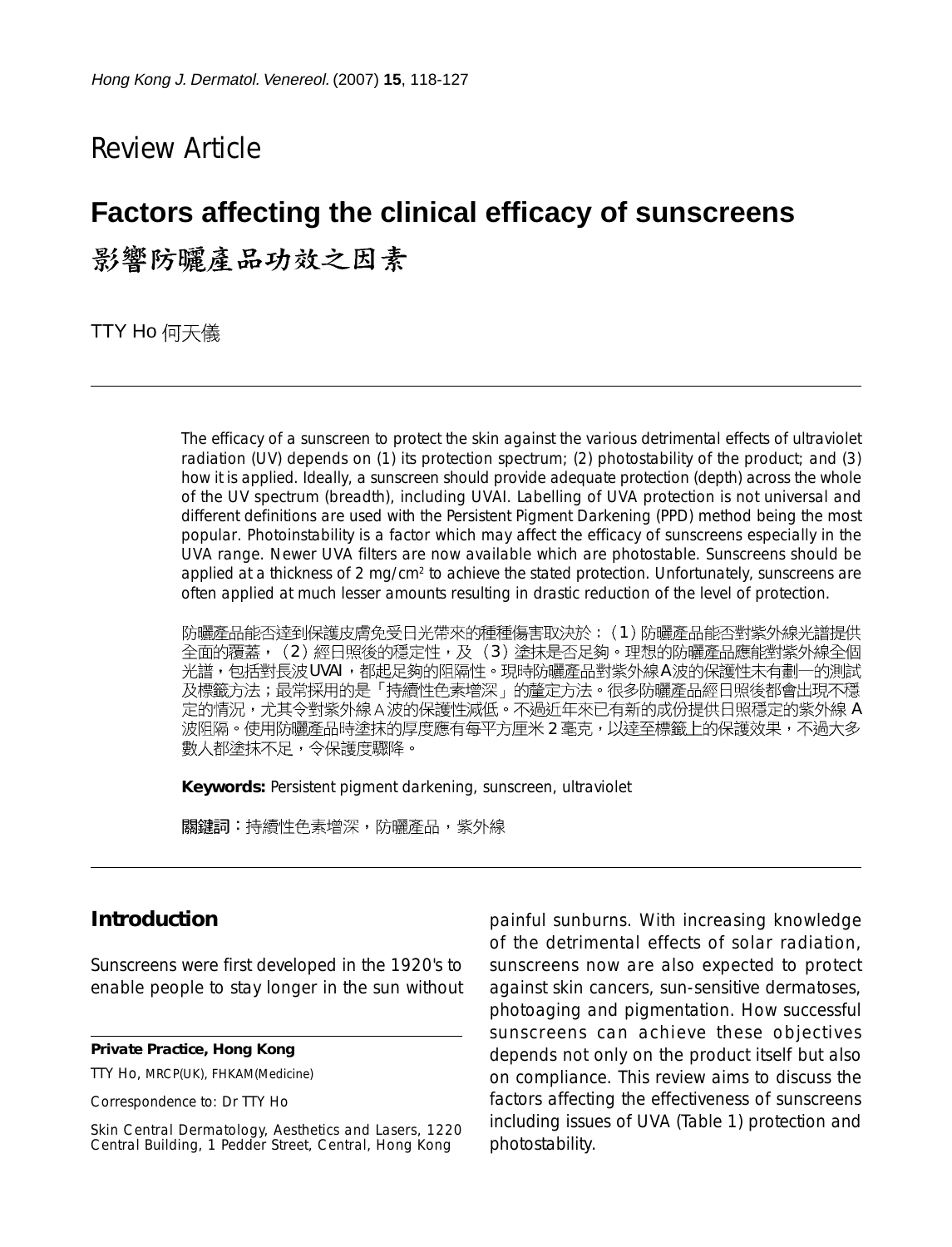| Abbreviation | Description                                                                           |  |  |  |
|--------------|---------------------------------------------------------------------------------------|--|--|--|
| <b>UVR</b>   | Ultraviolet radiation                                                                 |  |  |  |
| <b>UVB</b>   | Ultraviolet B (290-320 nm) (some authorities also use 280 nm as the lower cut-off)    |  |  |  |
| <b>UVA</b>   | Ultraviolet A (320-400 nm). UVA accounts for >95% of UVR reaching the earth's surface |  |  |  |
| <b>UVAII</b> | Short-wave ultraviolet A (320-340 nm)                                                 |  |  |  |
| <b>UVAI</b>  | Long-wave ultraviolet A (340-400 nm)                                                  |  |  |  |
| MED          | Minimal erythema dose or lowest dose that induces minimum perceptible erythema with   |  |  |  |
|              | definite borders                                                                      |  |  |  |

**Table 1.** Commonly used abbreviations in photoprotection

#### *Importance of UVA protection*

The harmful effects of solar radiation on the skin are primarily due to UVB and UVA. As erythema  $($ =sunburn) is mediated mainly by UVB, $<sup>1</sup>$  the early</sup> sunscreens were formulated for UVB protection. However, with increasing recognition of the skin damaging effects of UVA, including those by UVAI, it is important for sunscreens to protect against the whole UV spectrum.

#### *Carcinogenicity potential of UVA*

While UVB is the main cause for epidermal nonmelanoma skin cancers, UVA may be a more important carcinogen for malignant melanoma.<sup>2</sup> The mechanisms with which UVB and UVA induce cancers may be different. Whereas UVB causes direct DNA damage in the epidermal layer, UVA, especially the longer UVAI, can indirectly damage DNA by the generation of reactive oxygen species (ROS).3 Moreover, UVA has been shown to have a stronger immunosuppressive effect than UVB.4 This compromises the skin's ability to repair damaged DNA and may also account in part for the observation that UVA is more potent than UVB at inducing delayed mutations.

#### *Photoaging*

Clinical signs of photoaged skin include wrinkling, roughness, dryness, laxity, telangiectasia, irregular pigmentation and a variety of benign, premalignant and malignant neoplasms. The histologic hallmark for photoaging is dermal elastosis with accumulation of abnormal elastin and reduction of normal collagen fibre.

Both UVB and UVA cause photoaging. However, UVA, with its longer wavelengths, penetrates deeper and causes more damage in the dermis than UVB.5,6 In the dermis, UVR-generated ROS triggers inflammation and lead to proteolytic activation and abnormal extracellular matrix turnover that result in increased degradation of collagen and elastic fibres.7 Even low doses of UVA, when repeated, cause considerable photoaging.6,8

#### *Pigmentation*

Darkening of skin due to UVR can be even (tanning) or irregular (hyperpigmented lesions). UVA is much more effective at inducing pigmentation than UVB. UVB-induced tanning is delayed and it only occurs after erythema has taken place. UVA-induced tanning involves three distinct phenomena: immediate pigment darkening (IPD), which is due to oxidation of preexisting melanin and precursors, persistent pigment darkening (PPD), and delayed pigmentation. Delayed pigmentation by UVA involves formation of new melanin and only becomes evident after 2 to 3 days. It occurs after high dose erythemogenic UVA exposure or after repeated sub-erythemogenic UVA doses.1,9

## **Mechanisms of sunscreens: clinical implications**

Sunscreens work by reflection, scattering or by absorbing and converting the solar energy into a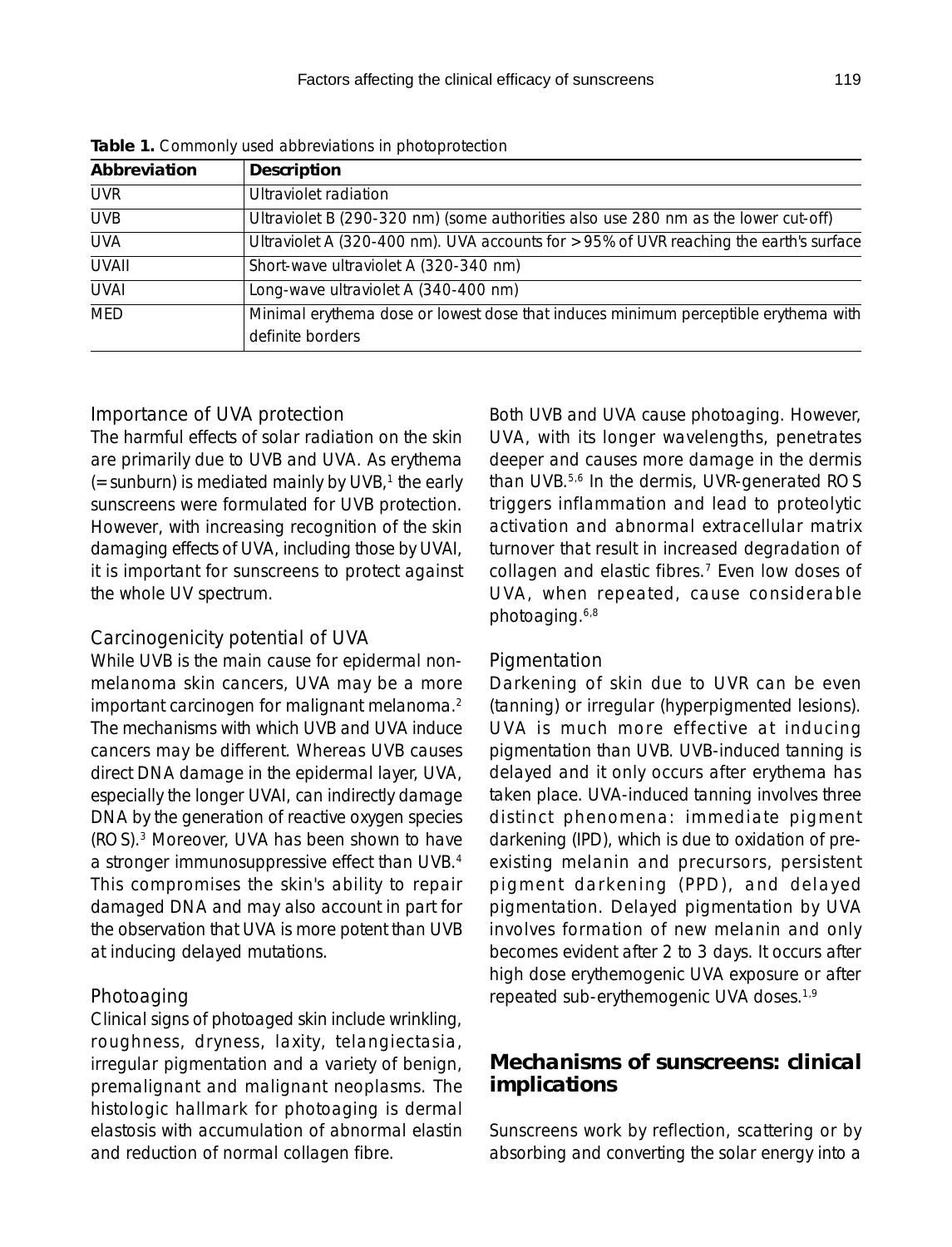harmless form. Sunscreens are classified into organic and inorganic.

## *Organic (chemical) sunscreens*

Organic filters absorb UVR and the energy is converted and dissipated through different ways. Molecular vibration, such as cis/trans insomerization or intermolecular H-transfer, is the preferred mode. In contrast, chemical reactions which lead to formation of new molecules may decrease the effectiveness of the sunscreen, and may even generate potential harmful photoproducts like ROS.10-12 Whether these ROS cause damage depends on whether the UV filter can penetrate and reach the viable layers of the skin.10

## *Inorganic (physical) sunscreens*

Titanium dioxide (TiO<sub>2</sub>) and zinc oxide (ZnO) are the only inorganic filters. They work mainly by reflecting and scattering UVR. They provide broad spectrum coverage but thick coating is necessary for adequate protection and this is often cosmetically unacceptable due to the opaqueness. By decreasing particle size into micronized from (10-50 nm), as compared to 200-500 nm of nonmicronized form, opaqueness is reduced due to less scattering of light. However, micronizing decreases the protection against longer UVA. Compared to microfine TiO<sub>2</sub>, microfine ZnO offers better protection against UVAI (up to 380 nm).<sup>13</sup>

It is of interest to note that apart from reflecting and scattering, inorganic sunscreens can also absorb UVR. ROS are formed after TiO<sub>2</sub> is exposed to UVR.11,12 So inorganic sunscreens may not be as inert as one would think.

## **Factors affecting the clinical efficacy of sunscreens**

How well a sunscreen can protect the skin against the harmful effects of the sun depends on:

- The breadth and depth of UV protection by the sunscreen
- The stability of the sunscreen upon exposure

to UVR

• User factor: how well the sunscreen is applied

# **Breadth and depth of UV protection**

As both UVB and UVA have deleterious effects to the skin, sunscreen products should ideally provide sufficient protection (depth) across the whole spectrum of 290-400 nm (breadth). Although all sunscreen products offer good protection in the UVB range, their UVA protection can be very varied.14,15 Sun Protection Factor (SPF) reflects only the UVB, and not the UVA protection level of a product.

## *UVB protection: sun protection factor*

SPF was first designed to indicate the level of protection offered by a sunscreen against acute sunburn. SPF is defined as the ratio of the dose of UVR (290-400 nm) required to elicit minimal erythema (MED) on sunscreen-protected skin (applied at 2 mg/cm2) to the MED of unprotected skin.16

SPF = MED of sunscreen-protected skin MED of non-protected skin

As UVB is 1,000 times more erythemogenic than UVA, SPF reflects primarily the acute protection against UVB but gives little indication of a product's protection against UVA.

## *UVA protection*

Currently, there is no single universally accepted method to measure and indicate UVA protection. It is not practical to use erythema as an endpoint as for SPF, as a very long exposure time will be required to deliver enough energy by solar simulators to evoke an erythema response in the UVA spectrum. Therefore, other endpoints are used to measure UVA protection.

## Immediate pigment darkening (IPD)

IPD refers to the *in-vivo* response of bluish-grey discolouration that develops immediately following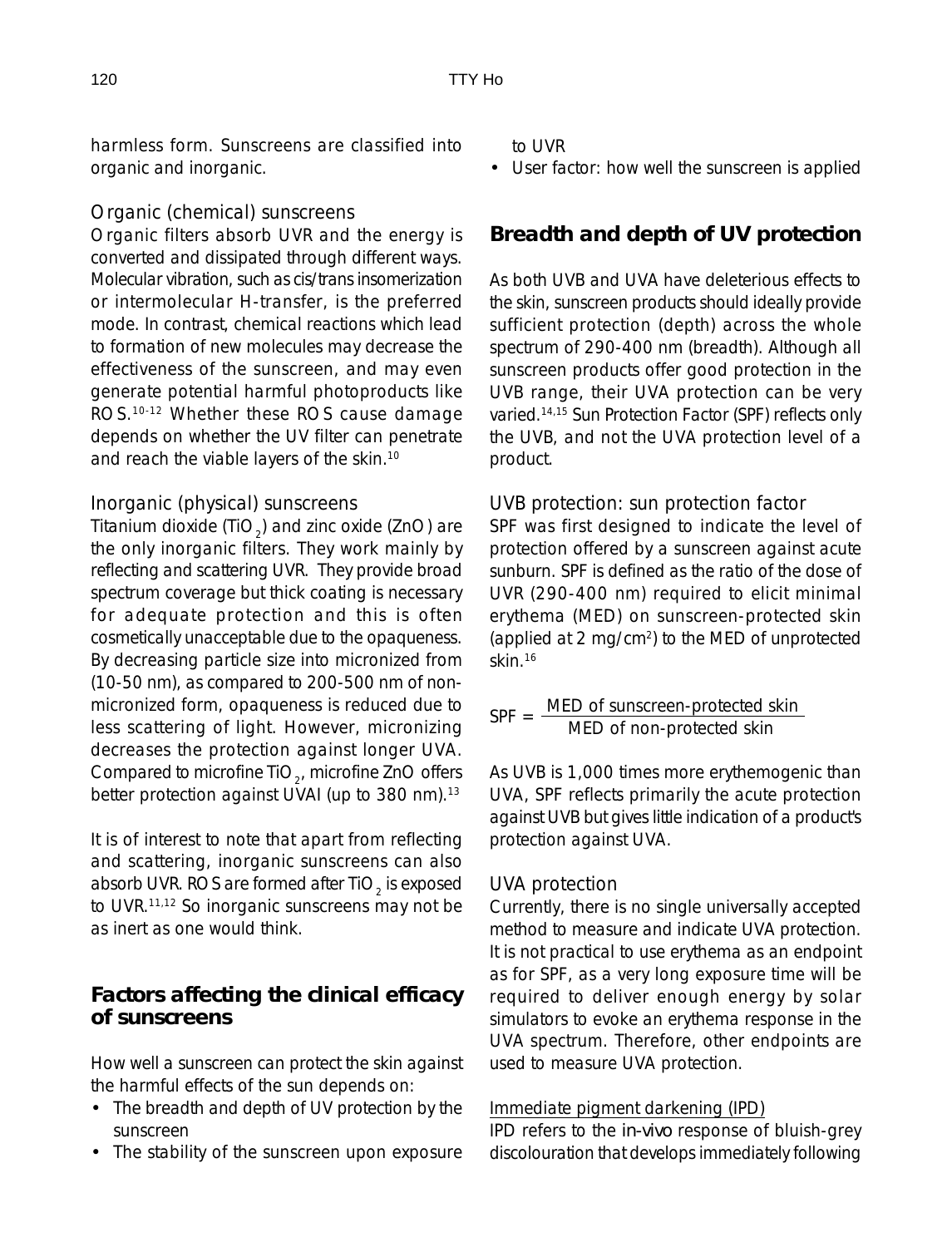exposure to UVA. It is due to the photooxidation of a melanin precursor.<sup>17</sup> The main limitation of this method is that the darkening fades so quickly that it is difficult to obtain a reliable reading.

#### Persistent pigment darkening (PPD)

PPD is at present the most widely used method to measure UVA protection. PPD refers to the brownish-grey skin discolouration that follows IPD and is stable between 2 and 24 hours after exposure. An additional advantage is that as PPD requires UVA doses of greater than 10 J/cm2, which is much higher than that required for IPD, it means the stability of sunscreens is also challenged during PPD testing.18

The PPD method has been officially adopted by the Japan Cosmetic Industry Association (JCIA) for labelling UVA protection since 1996. PA (Protection Grade of UVA) + corresponds to a UVA protection factor between two and four,  $PA++$  between four and eight, and  $PA+++$ greater than eight.

#### The protection factor for UVA (PFA)

As with PPD, reading is done at 24 hours after irradiation. The end point is either erythema or darkening. The proposed advantage of this method over PPD is that subjects with type 1 skin can be included, as the IPD or PPD is difficult to invoke in this population.19

#### Critical wavelength (λc)

This is an *in vitro* method to measure the UV absorbance of a sunscreen on a wavelength-bywavelength basis from 290 to 400 nm. The critical wavelength is defined as the wavelength below which 90% of sunscreen's UV absorbance occurs (Figure 1). This method gives some indication of the "breadth" of UV protection (Figure 2).



**Figure 1.** Critical wavelength is the wavelength below which 90% of the area under the whole absorption spectrum from 290 to 400 nm falls. The shape of the absorption spectrum is independent of application density.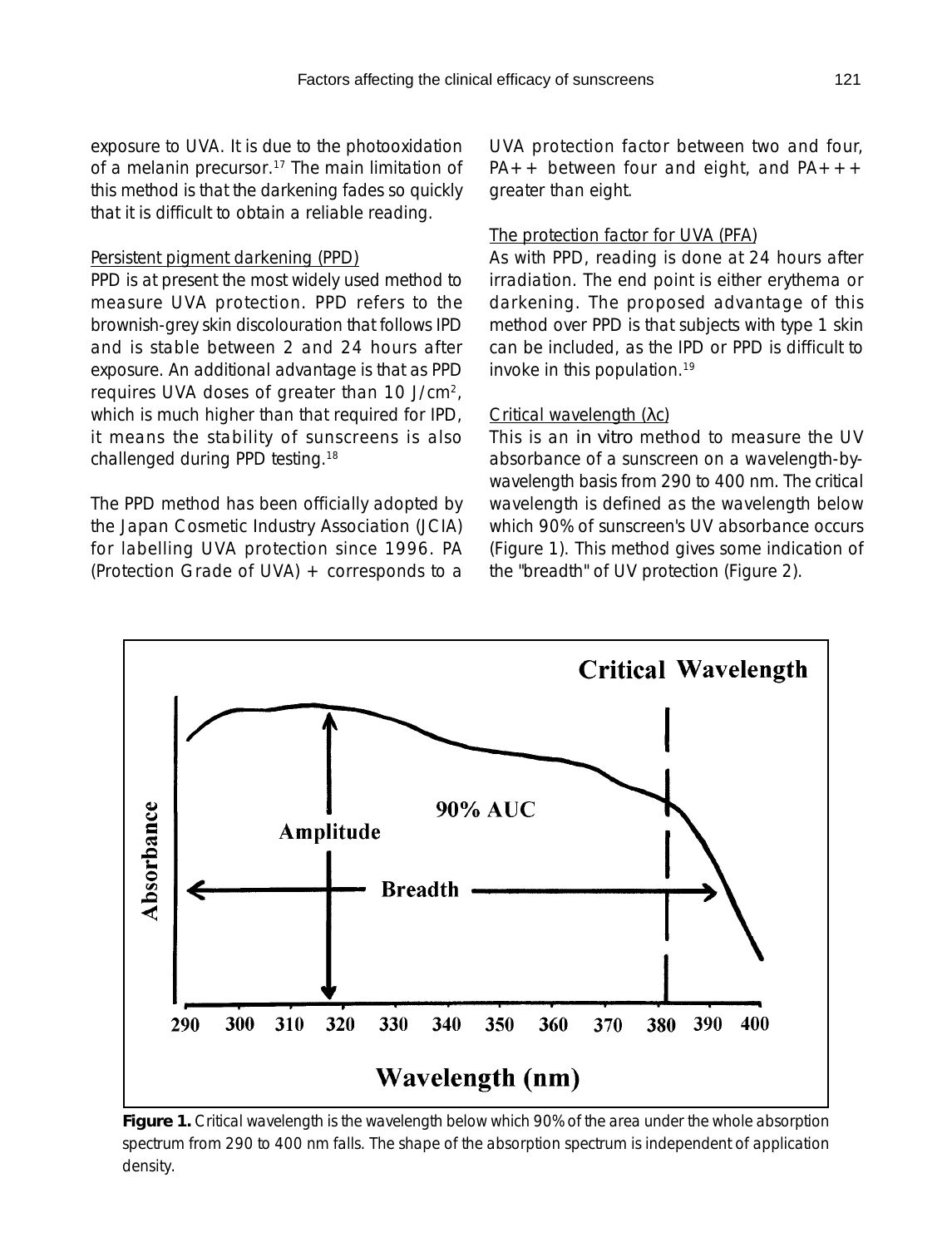The disadvantage of the critical wavelength is that it does not show the "depth" of protection. Two sunscreen products having similar critical wavelengths can also have very different absorbance curves (Figure 3). The critical wavelength of a sunscreen product is a result of the combination of UVB and UVA filters. If a sunscreen product contains only a single UVA filter, by increasing the concentration of the filter will not affect the critical wavelength of the product. However, the critical wavelength will decrease if a UVB filter is added into this product.15,20



**Figure 2.** Absorption spectra and critical wavelengths for UVB (A) and broad-spectrum (B) sunscreen products. Shaded areas represent 90% of the area under the absorption curves from 290 to 400 nm.



**Figure 3.** Absorption spectra of 2 sunscreens. The critical wavelengths of the 2 products are similar: 379 nm for product A and 372 nm for product B. However, it is clear that product A offers much better protection against UVA than product B.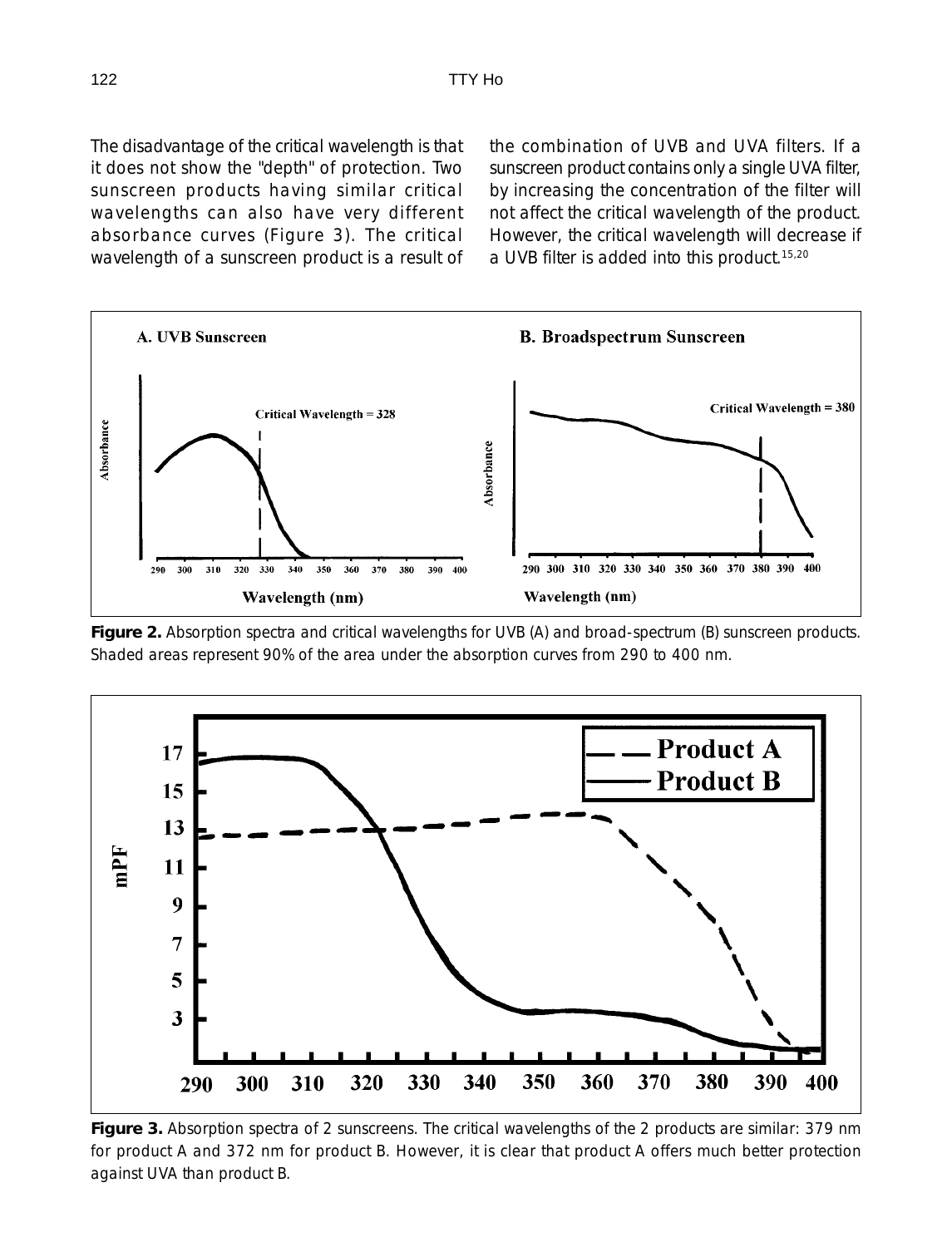The critical wavelengths and peak absorbance wavelengths of some common UV filters are shown in Table 2.

#### Immune protection factor (IPF)

Immune protection factor is increasingly looked into as a possible performance indicator for sunscreens. The methods now used are based on the fact that UVR suppresses the induction and elicitation arms of the contact hypersensitivity (CHS) and delayed-type hypersensitivity (DTH) responses. The methods are not yet standardised and are complicated and cumbersome.<sup>21</sup>

 $IPF = \frac{ID_{50}}{ID}$  or MISD of sunscreen protected group  $\text{ID}_{50}$  or MISD of non-protected group

> $MISD = minimal immunosuppressive dose$  $ID_{50} = 50\%$  immunosuppressive dose

As UVA plays a more important role than UVB in solar induced immunosuppression, IPF may be a feasible indicator for UVA protection.4,21

#### UVA protection: legislative issues

UVA protection level labelling is not mandatory in most countries. The Food and Drug Administration (FDA) of the United States has not issued any concrete guidelines regarding UVA protection for sunscreens. Products are allowed to claim "broad spectrum protection" or "UVA radiation protection" as long as they (1) "contain sunscreen active ingredients with absorption spectra extending to 360 nm or above", and (2) "that demonstrate meaningful UVA radiation protection using appropriate testing procedures to be developed".16

The American Academy of Dermatology (AAD) recommends that for a sunscreen to qualify as

|  |  | Table 2. Critical and peak absorption wavelengths of some common UV filters |  |
|--|--|-----------------------------------------------------------------------------|--|
|  |  |                                                                             |  |

| <b>UV filter</b>                              | Other name(s)           | Critical wavelength | Peak absorption |
|-----------------------------------------------|-------------------------|---------------------|-----------------|
|                                               |                         | (nm)                | wavelength (nm) |
| 2- phenylbenzimidazole                        | Ensulizole              | 324                 | 310             |
| -5-sulfonic acid                              |                         |                     |                 |
| Octyl salicylate                              | Octisalate              | 327                 | 307             |
| Oxybenzone                                    | Benzophenone-3          | 361                 | 288, 325        |
| Homosalate                                    |                         | 328                 | 306             |
| Octyldimethyl PABA                            | Pandimate O             | 330                 | 311             |
| Ethylhexyl methoxycinnamate                   |                         | 337                 | 285             |
| Octyl methoxycinnamate                        | Octinoxate              | 339                 | 311             |
| Octocrylene                                   |                         | 356                 | 303             |
| Butyl methoxy dibenzoyl                       | Avobenzone,             | 383                 | 360             |
| methane                                       | Parsol® 1789,           |                     |                 |
|                                               | Neo Heliopan® 357,      |                     |                 |
|                                               | <b>Uvinul®</b>          |                     |                 |
| Terephthalylidene dicamphor<br>sulphonic acid | Mexoryl <sup>®</sup> SX |                     | 345             |
| Drometrizole trisiloxane                      | Mexoryl <sup>®</sup> XL |                     | 303, 344        |
| Bis-ethylhexyloxyphenol                       | Tinosorb <sup>®</sup> S | 370                 | 343             |
| methoxyphenyl triazine                        |                         |                     |                 |
| Methylene bis-benzotriazolyl                  | Tinosorb <sup>®</sup> M | 386                 | 361             |
| tetramethylbutylphenol                        |                         |                     |                 |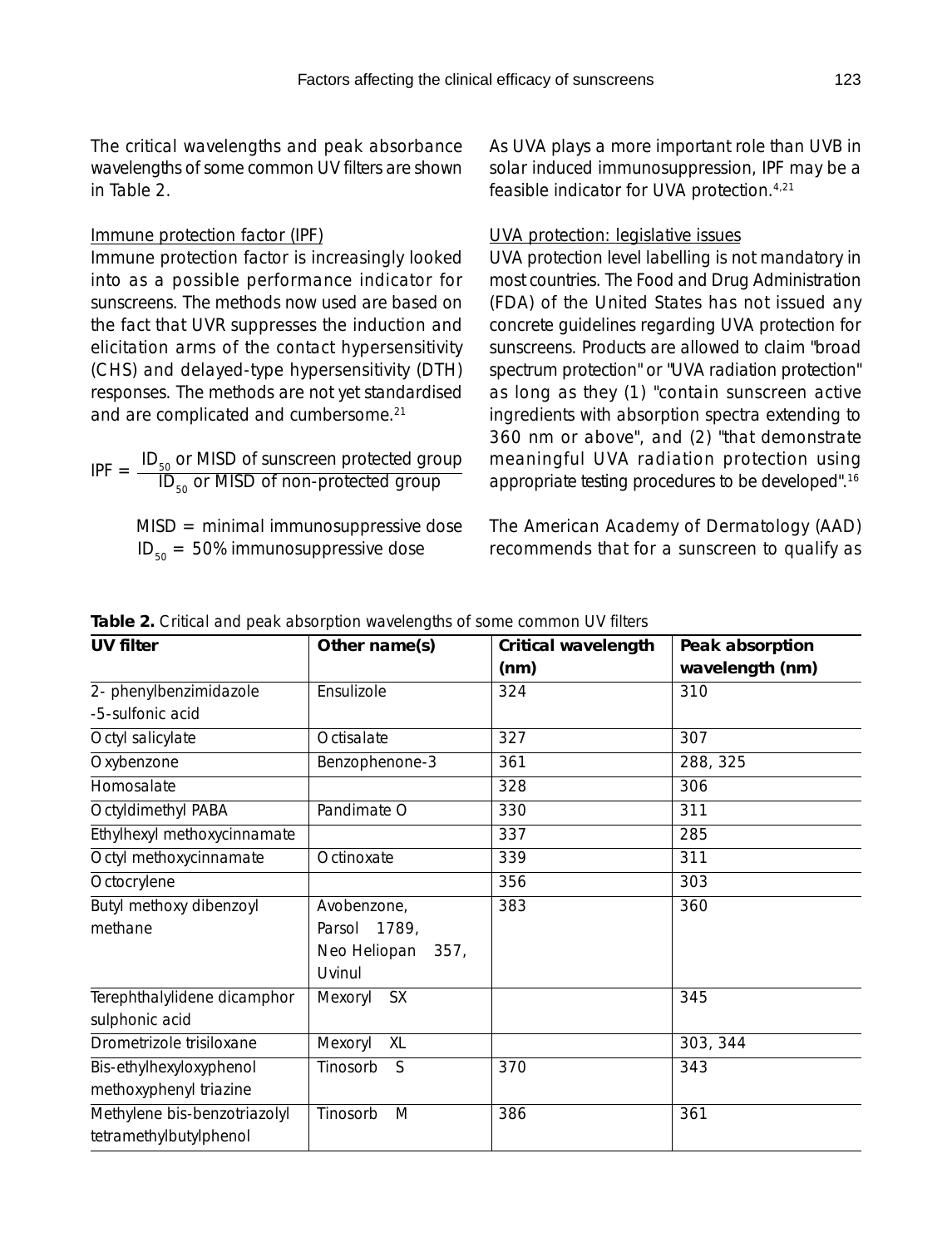"broad spectrum", other than providing good UVB protection (SPF  $>15$ ), the critical wavelength should be >370 nm, and it should provide a minimum of 4-fold protection against UVA using in-vivo PPD or PFA method. AAD also recommends that an increase in SPF must be accompanied with a proportional increase in UVA protection.<sup>22</sup>

## **The stability of the sunscreen upon exposure to UVR**

Photoinstability is a common problem with sunscreens. Many products lose their effectiveness in the UVA range by more than 50% upon sun exposure.20,23-25 Ethylhexyl methoxycinnamate, oxybenzone (benzophenone-3), octyl methoxycinnamate and especially butyl methoxy dibenzoyl methane (avobenzone/Parsol® 1789) are all known to be photolabile.

It is worth noting that several organic UVA filters that are photostable are now available: terephthalylidene dicamphor sulphonic acid (Mexoryl® SX), drometrizole trisiloxane (Mexoryl® XL), bis-ethylhexyloxyphenol methoxyphenyl triazine (Tinosorb $\circledast$  S) and methylene bisbenzotriazolyl tetramethylbutylphenol (Tinosorb M). The absorbance curves of these four filters are shown in Figures 4 and 5. These filters are developed in Europe and to date, only Mexoryl SX has been approved by the U.S. FDA.

The combination of sunscreen filters affects the final photostability of a product. Octocrylene has a photostabilising effect on avobenzone, oxybenzone and octyl methoxycinnamate. Tinosorb<sup>®</sup> S stabilises avobenzone and ethylhexyl methoxycinnamate while Tinosorb® M stabilises octyl methoxycinnamate and avobenzone. Avobenzone is stabilised by octocrylene but not in the presence of ethylhexyl



**Figure 4.** Absorption spectrum of terephthalylidene dicamphor sulphonic acid (Mexoryl $\circledR$  SX) (  $\longrightarrow$  ) and drometrizole trisiloxane (Mexoryl $\circledR$  XL) ( ------ ).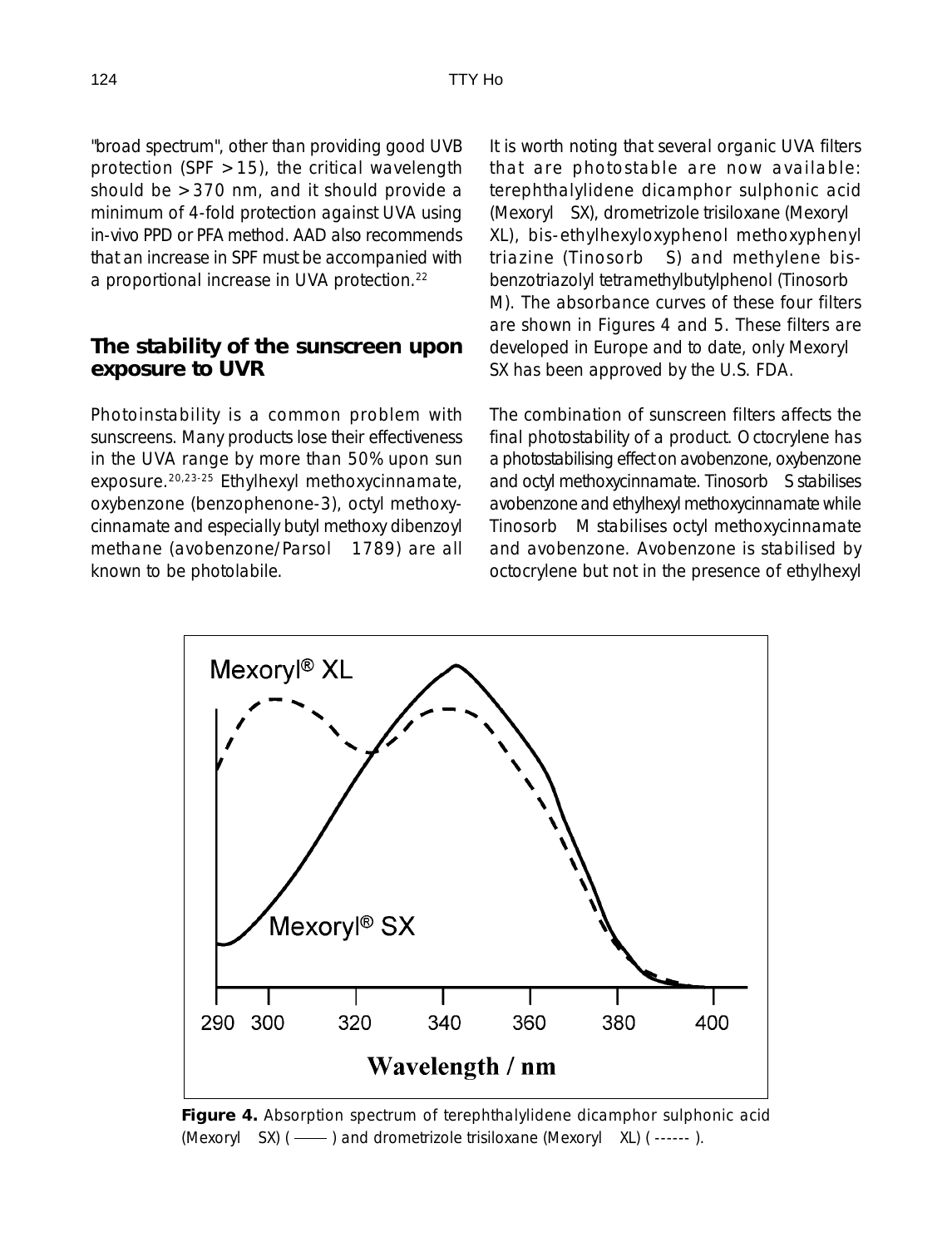

( - ) and methylene bis-benzotriazolyl tetramethylbutylphenol (Tinosorb ® M) ( -----).

methoxycinnamate. Avobenzone also destabilises ethylhexyl methoxycinnamate and octyl methoxycinnamate.20,24-26 So before we have a reliable indicator for photostability, consideration should be given to the characteristics of the UV filters used and their combination when choosing sunscreens.

## **User factor: how well sunscreen is applied**

Compliance is a major determinant for the efficacy of sunscreens. Inadequate application is probably the most important reason for sunscreen failure.

#### *How much sunscreen should be used*?

The recommended thickness to apply is 2 mg/cm<sup>2</sup>, which is the thickness used for SPF and PPD testing. This will translate into using about 1.6 ml (around half-teaspoon) for the face and 35 ml for a single whole-body application.

Most people tend to apply less than the recommended amount, using 0.5 to 1 mg/cm2. Applications are often uneven with missed areas. The SPF value of a sunscreen is exponentially related to the thickness applied. A sunscreen with a labelled value of SPF 16 may only give a protection at SPF 2 when applied at 0.5 mg/cm<sup>2,27</sup>

It has been suggested that a SPF 30+ broad spectrum sunscreen should be used in tropical and subtropical areas as many sunscreens actually provide less protection than their labelled SPF, even at 2 mg/cm2. Furthermore, a higher SPF sunscreen may partially compensate for the inadequate thickness of sunscreen applied.28

The act of rubbing in, as opposed to just applying to the surface of the skin, is found to reduce the final protection by sunscreens.29

*When should sunscreen be reapplied*? Sunscreens should be reapplied after swimming,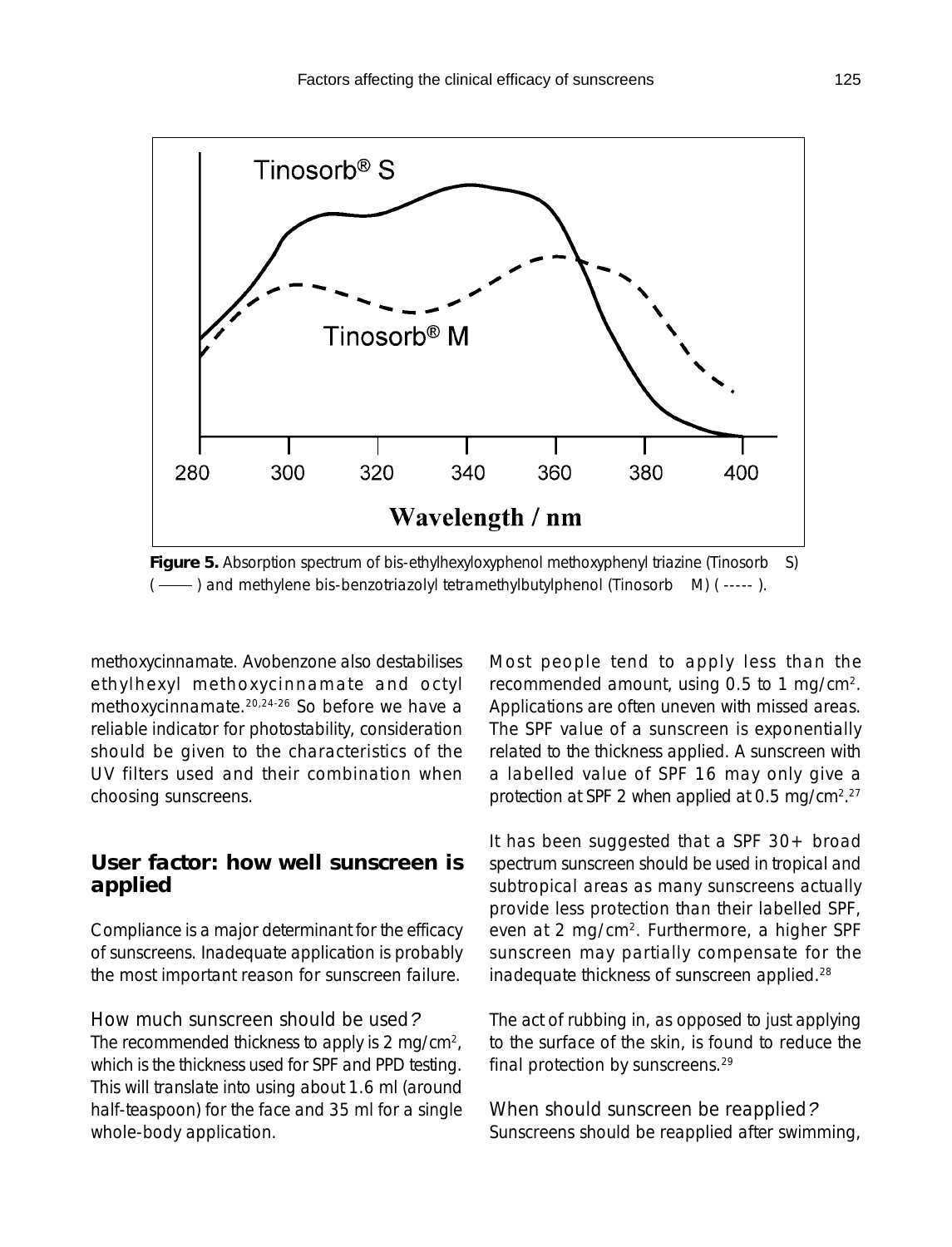vigorous sweating or rubbing of the skin. Labels on sunscreens usually recommend routine reapplication after 2 to 3 hours. However, it has been shown that increased protection can be obtained if sunscreens are reapplied soon after sun-exposure has begun. This may be due to the doubling of the resultant thickness of sunscreens or better coverage of the skin's uneven topography.30

#### *Should sunscreens be used daily*?

As it is now clear that even low dose UVR, including UVA, causes cumulative damage to the skin which can result in photoaging and carcinogenesis, daily protection of a broad spectrum sunscreen is recommended. Patients should understand that even on cloudy days when the sun does not "burn", there can still be substantial UVA reaching the earth's surface. UV index is weighted by the erythemal action spectrum and is biased towards UVB and does not represent the total UVR.

## **Topical antioxidants**

Topical antioxidants are not classified as sunscreens but they are discussed here as they can mitigate the harmful effects of UVR. Systemic antioxidants may also play a useful role but will be outside the scope of the article.

Sunscreens are unlikely to block out UVA & UVB entirely, due to their less than complete spectral coverage especially for UVAI. Photostability issues and inadequate application further compromise the efficacy of sunscreens. ROS are generated in the skin by UVR, or even by sunscreens themselves. Although the skin possesses a natural antioxidant system, this may not be adequate in times of increased demand. Topical antioxidant therapy is a logical adjunct to sunscreens, especially as their reservoir effect inside the skin does not necessitate them to be physically on surface of the skin during sun exposure as with sunscreens.

Many topical antioxidants have been shown to be effective in neutralising the damaging effects of UVR. The best recognised ones are topical vitamin C and E. Other possible useful topical antioxidants include ferulic acid, coenzyme Q10 (ubiquinone), and green tea polyphenols.

## **Conclusion**

Labelling of sunscreen products at present still has much to be desired especially concerning UVA protection and photostability. It is not sufficient for us just to tell our patients to "use sunscreens". They need to be counselled as to how to choose an effective, broad spectrum product and more importantly, how to use sunscreens properly to minimise photodamage.

#### **References**

- 1. Honigsmann H. Erythema and pigmentation. Photodermatol Photoimmunol Photomed 2002;18:75- 81.
- 2. Setlow RB, Grist E, Thompson K, Woodhead AD. Wavelengths effective in induction of malignant melanoma. Proc Natl Acad Sci U S A 1993;90:6666- 70.
- 3. Kielbassa C, Roza L, Epe B. Wavelength dependence of oxidative DNA damage induced by UV and visible light. Carcinogenesis 1997;18:811-6.
- 4. Baron ED, Fourtanier A, Compan D, Medaisko C, Cooper KD, Stevens SR. High ultraviolet A protection affords greater immune protection confirming that ultraviolet A contributes to photoimmunosuppression in humans. J Invest Dermatol 2003;121:869-75.
- 5. Kligman LH, Akin FJ, Kligman AM. The contributions of UVA and UVB to connective tissue damage in hairless mice. J Invest Dermatol 1985;84:272-6.
- 6. Lowe NJ, Meyers DP, Wieder JM, Luftman D, Borget T, Lehman MD, et al. Low doses of repetitive ultraviolet A induce morphologic changes in human skin. J Invest Dermatol 1995;105:739-43.
- 7. Pillai S, Oresajo C, Hayward J. Ultraviolet radiation and skin aging: roles of reactive oxygen species, inflammation and protease activation, and strategies for prevention of inflammation-induced matrix degradation - a review. Int J Cosmet Sci 2005;27: 17-34.
- 8. Lavker RM, Gerberick GF, Veres D, Irwin CJ, Kaidbey KH. Cumulative effects from repeated exposures to suberythemal doses of UVB and UVA in human skin. J Am Acad Dermatol 1995;32:53-62.
- 9. Parrish JA, Zaynoun S, Anderson RR. Cumulative effects